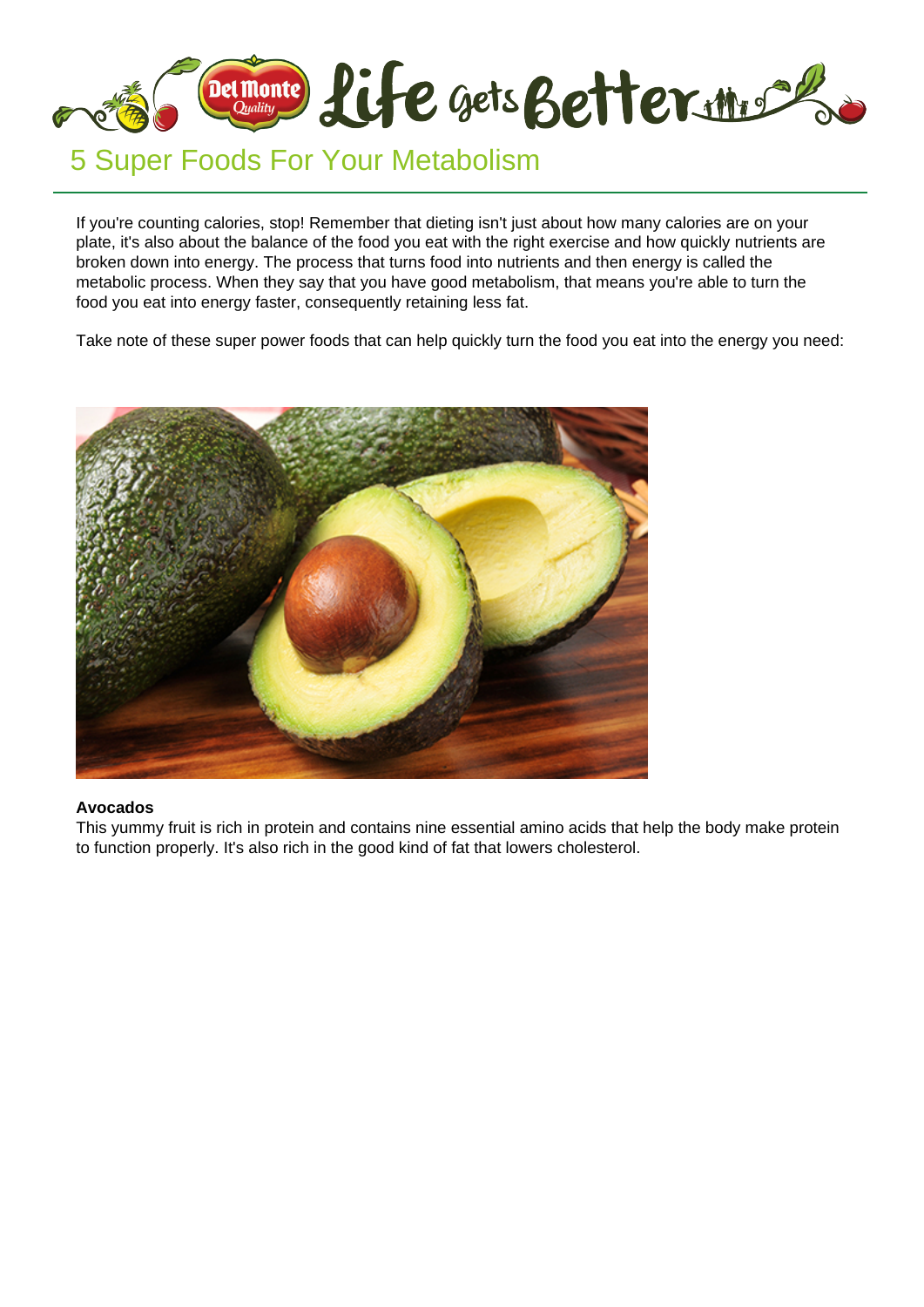

### **Fish**

We know that fish is rich in omega-3 fatty acids which lessen the risk for heart disease while helping your body burn those calories. Salmon, sardines, and tuna are especially recommended for that super metabolic boost.



## **Milk and Cheese**

Say cheese, and have dairy daily. While it helps in building big and strong bones, dairy's calcium intake also helps in the metabolic process by helping the body break down fat faster.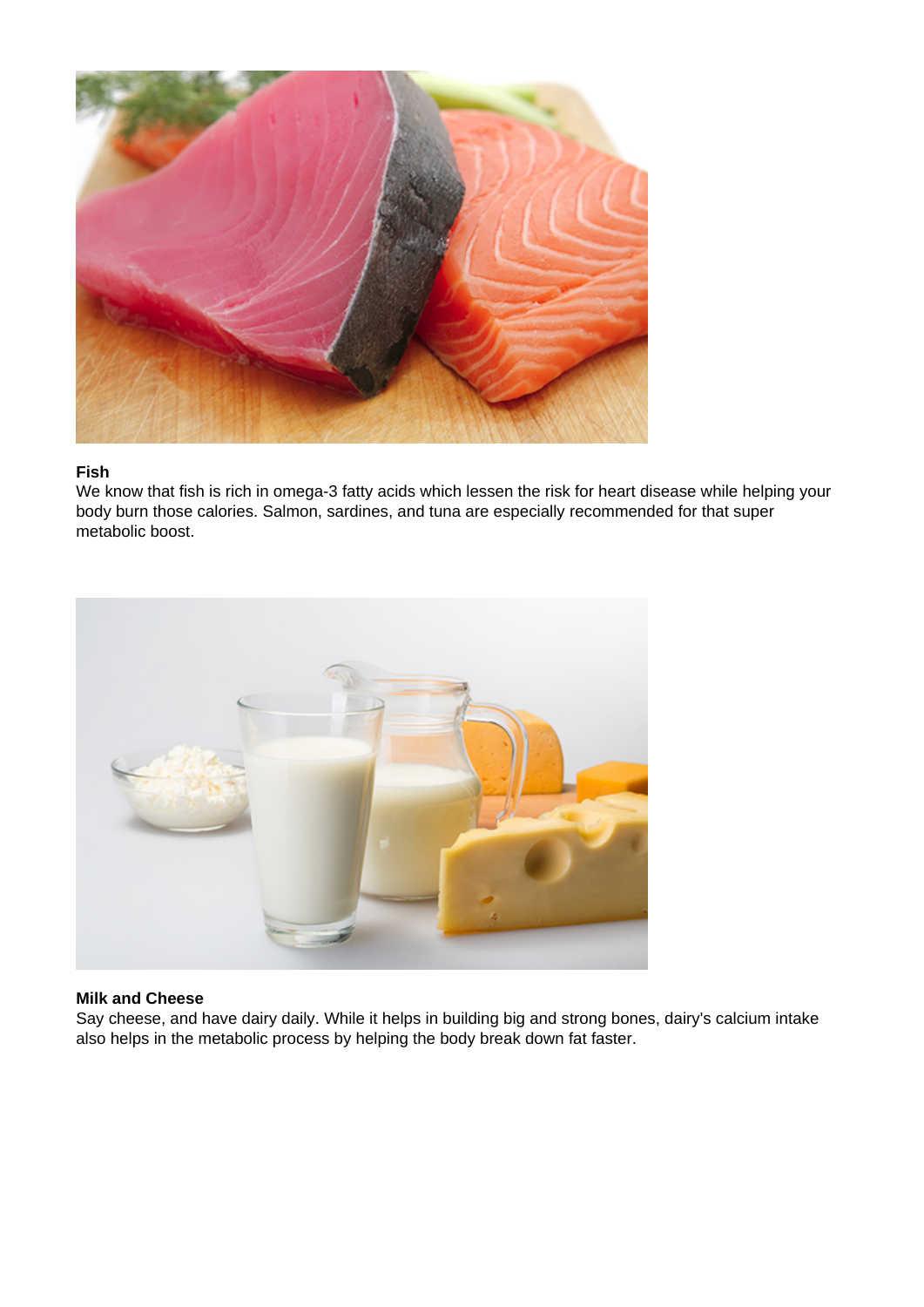Spicy Food Spice has its own nutrient, capsaicin, which increases heart rate and gets your metabolism running.

Spinach

Spinach is said to have the highest protein content, which helps reduce muscle loss from age and protects metabolism.

Apart from the food listed, there are many other ways you can boost your metabolism. Get plenty of sleep, reduce your stress levels as much as you can, and follow a regular exercise routine. Also, drink Del [Monte Fit 'n Right](https://www.lifegetsbetter.ph/our-products/beverages/fit-n-right/28/del-monte-fit-n-right-pineapple-juice-drink) with your meals. It contains L-Carnitine and GCE (Green Coffee Extract). It's also low in calories and sugar compared to other juices and sodas. Drinking Fit n' Right everyday is also clinically proven to help reduce body fat, together with proper diet and exercise.

Think of these foods (and tips) as support mechanisms to help you on your journey towards fat loss.